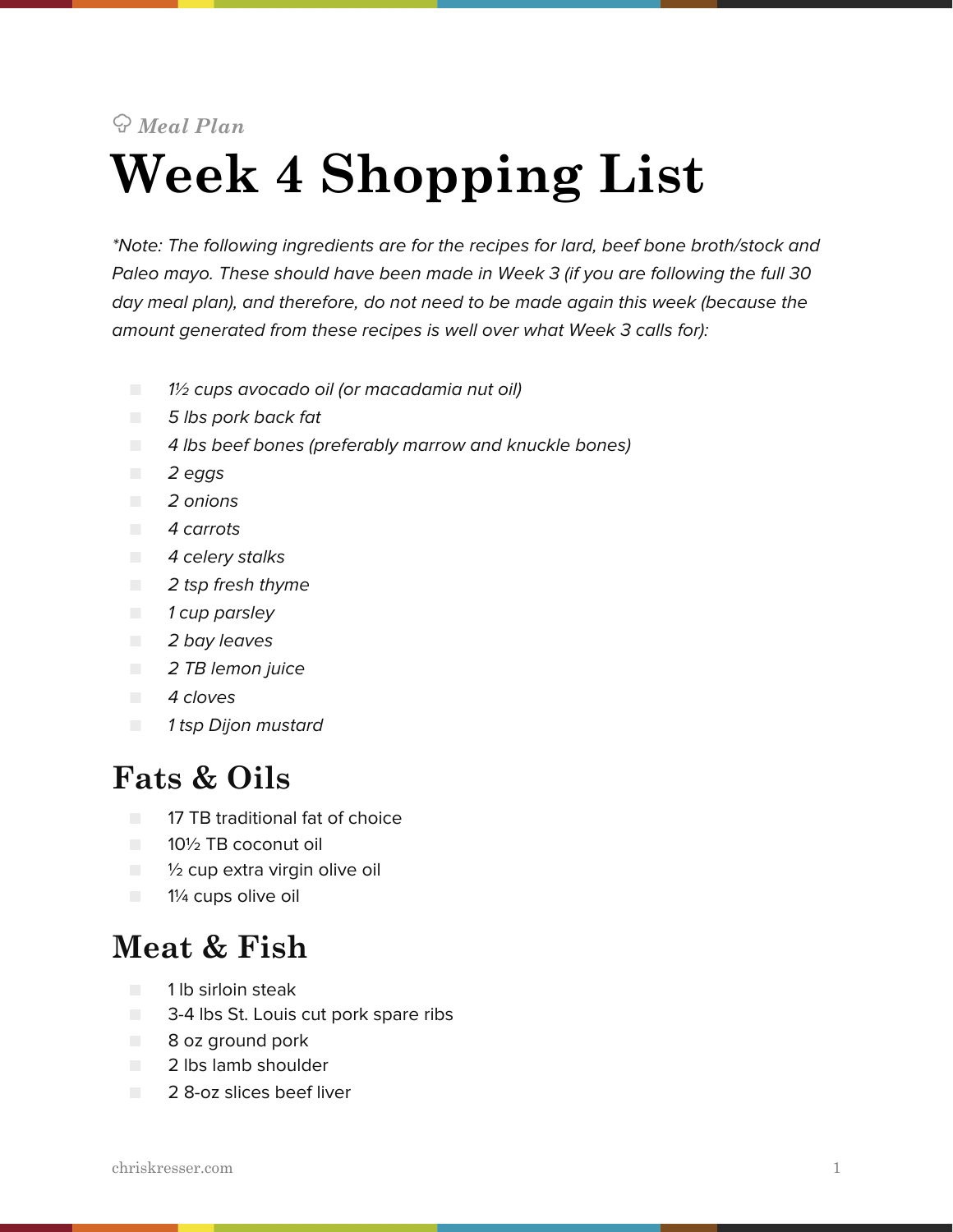- 11<sup>1</sup>/<sub>2</sub> lb beef tongue
- **2** salmon fillets
- 2 8 oz trout fillets
- 1 cup fresh shrimp
- <sup>3⁄4</sup> lb sea scallops

## **Poultry & Eggs**

- **2** boneless, skinless chicken breasts
- 27 eggs

### **Fresh Produce: Vegetables**

- collard greens
- 3 lbs kale
- 2 heads romaine lettuce
- mixed salad greens, enough to cover 3 plates
- 1 Napa cabbage
- 8 cups bok choy
- **4** cups broccoli
- 7½ lbs tomatoes
- 3 lbs carrots
- 2 lbs parsnips
- 6 onions
- 1½ yellow onions
- <sup>3</sup>/<sub>3</sub> cup white onion
- 3 red onions
- 4 shallots
- 4 bunches asparagus
- 1½ cups celery stalks
- 1 cucumber
- 1 eggplant
- 1 zucchini or squash
- 2 large butternut squashes
- 1 red bell pepper
- 2 green bell peppers
- 2 poblano chili peppers
- 1 jalapeño
- 2 red chilies
- ½ lb okra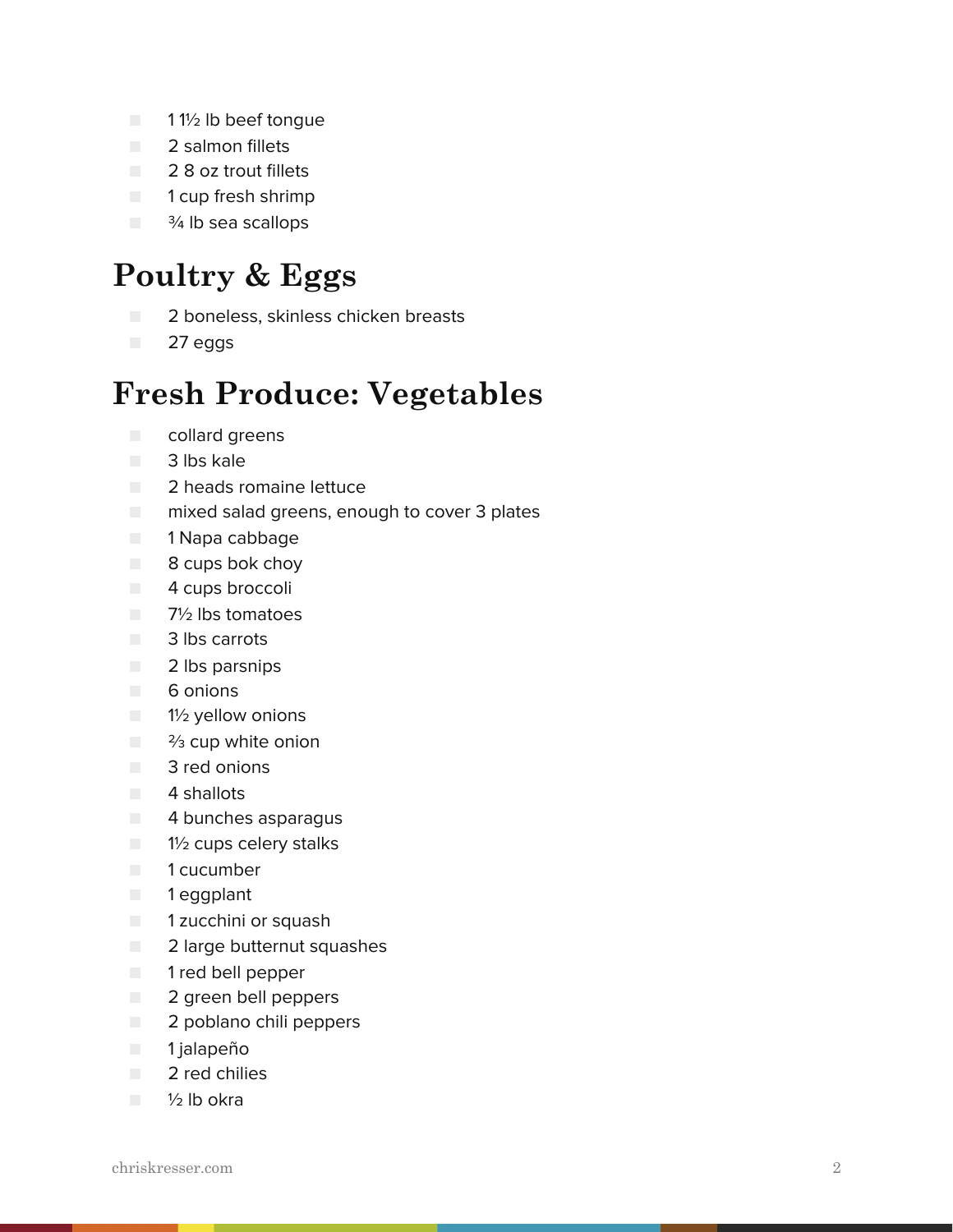- 8 oz maitake mushrooms
- 40 garlic cloves
- (optional) 4-6 garlic cloves
- 1<sup>3⁄4</sup> lbs sweet potatoes (5-6 cups)
- 8 radishes
- 3 fennel bulbs
- 3½ TB fresh ginger
- 3 cups fresh basil leaves
- 11 TB fresh parsley
- 11⁄3 cups fresh cilantro
- 5 fresh bay leaves
- 4 TB tarragon sprigs
- 1 cup leek
- 3 scallions
- ¼ cup celery leaves

## **Fresh Produce: Fruit**

- 6½ lemons
- 5 limes
- 4 avocados
- 1½ cups pineapple chunks
- 4 TB coconut

#### **Seasonings & Spices**

- sea salt
- white pepper
- 1 TB garlic powder
- 2½ tsp onion powder
- 3 tsp dried thyme
- 2½ TB dried oregano
- 2 tsp dried rosemary
- 3¼ TB paprika
- 2½ tsp cayenne
- (optional) ¼ tsp cayenne
- 1 TB chili powder
- 5¼ tsp cumin
- **1** 1 tsp cumin seeds
- $\blacksquare$   $\frac{1}{2}$  tsp ground turmeric